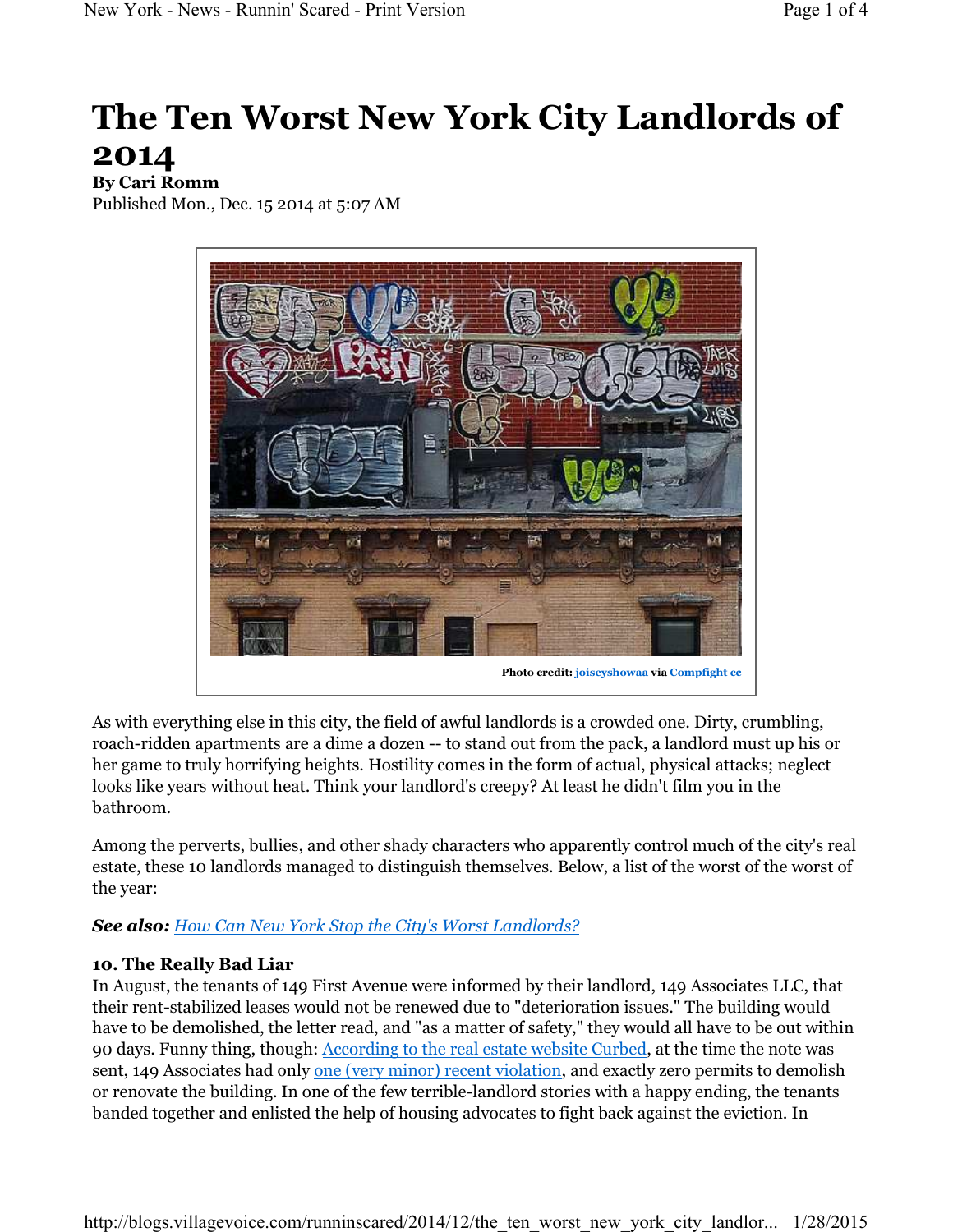September, 149 Associates received its orders from the city: "Make safe immediately -- repair and maintain."

## **9. The Impostor**

Terrance Hill, as it turns out, isn't actually a landlord at all. The Queens resident was arrested in August and charged with grand larceny and burglary after using Craigslist to advertise and rent out properties he didn't actually own. According to NBC 4 New York, Hill allegedly collected more than \$5,000 from unsuspecting renters for empty homes on Long Island. His scheme was discovered only after the real owner of one of the houses returned to find a surprise in the form of two new tenants; Hill was arrested when he went to the home later that day to collect his rent payment.

## **8. The Repeat Offender**

Steve Croman, who owns multiple properties throughout Manhattan, seems to almost delight in playing the role of the villainous landlord. Over the years, tenants claim, he's initiated pointless lawsuits, ignored requests for repairs, and flat-out refused to renew leases, all in an effort to drive them out of their rent-stabilized units. If Croman had a mustache, he would have twirled it throughout -- but what he lacks in diabolical facial hair, he makes up for in henchmen. In July, the *Daily News* reported that New York attorney general Eric Schneiderman launched an investigation into Croman's tactics and slapped Croman employee Anthony Falconite, a former NYPD cop, with a cease-and-desist order following claims that Falconite had been sent to intimidate residents into moving.

## **7. The Tundra**

After years of living in the cold, the tenants of 305 Decatur Street, a Section 8 building in Bed-Stuy, finally received baseboard heating in August 2013 -- but this January, *DNAinfo* reported that residents were complaining that the long-awaited fix turned out not to be much of a fix at all, as the new system did little to alleviate the frigid temperature of their apartments. In the heating equivalent of putting a Band-Aid on a gaping wound, the building's management company, Shinda Management Corp., responded to complaints that the heat still wasn't working by dispatching the superintendent to put tape over cracks in the windows.

## **6. The M.I.A.**

At 690 Cleveland Street in East New York, residents have poured bottled water into their toilets to flush them and kept their gas stoves running, despite the risk of carbon-monoxide poisoning, to keep warm. According to NY1, tenants said the building, owned by Raizel Weiser of J&A 1007 Trust, has neither running water nor heat; in March, a leak on the second floor flooded the first, leaving a hole in the ceiling that went unfixed. The Department of Housing Preservation and Development says J&A owes the city \$155,000 for repairs. In the meantime, some of the families unable to move out of the decrepit building have simply stopped paying their rent.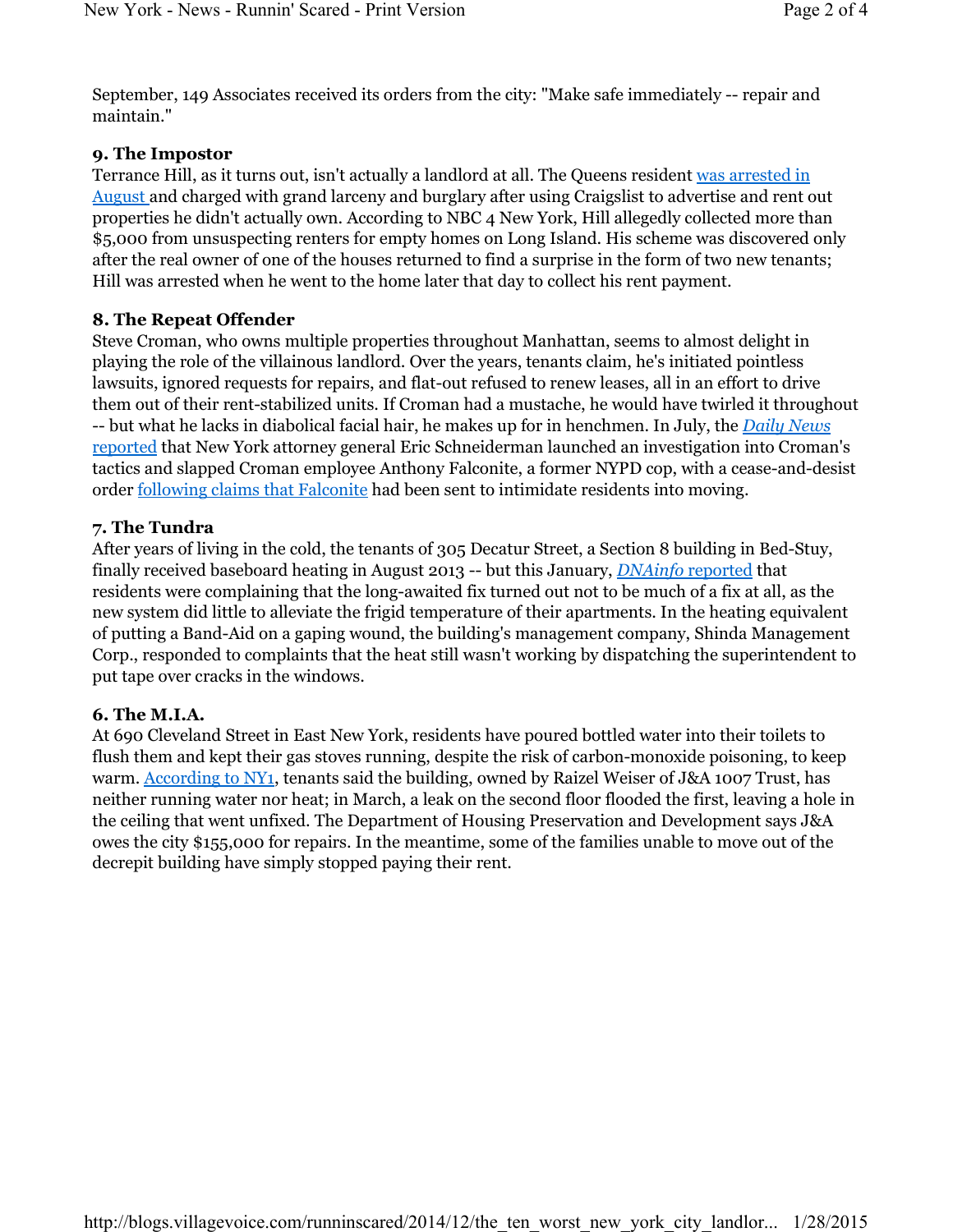

#### View Larger Map

## **5. The Wrecking Crew**

Some landlords allow buildings to fall into disrepair in an attempt to force out their tenants; others, apparently with little time or patience for such subtleties, skip straight to more drastic measures. In February, the *Voice* wrote about tenants who say that landlords Aaron and Joel Israel are the latter: In February, a woman on Nassau Avenue in Greenpoint alleged the pair had used an ax to take out the building's water heaters, boiler, and electrical wiring. The next month, a woman reported that the Israels brought in a crew to demolish her apartment on Central Avenue in Bushwick, which she shares with her four children, without warning; tenants at a building on Bushwick's Linden Street said their units had been similarly gutted.

## **4. The Fighter**

Landlord Malina Nealis has all the bases covered. Weeks without heat, gas, and hot water: check. Locks changed to deter inspectors: check. Rotting walls left neglected until they crumble away: check. Oh, and unprovoked physical assaults on tenants: check. Nealis was arrested in February after two of her attacks were captured on video. In one, she's shown using a gate to jam a tenant's foot after he tries to enter the building through the basement; in the other, she leaps out of her car to hit the person holding the camera as he attempts to ask her a question. Shortly after her arrest, several of her tenants launched a rent strike in an effort to get the city to assume control of the building.

## **3. The Almost-Arsonist**

Putting a horrifying new spin on the whole burn-it-for-the-insurance cliché, *DNAinfo* in November reported that Bed-Stuy landlord Lalbahadour Byjoo was indicted in November for planning to burn down his own building at 304-A Sumpter Street in order to get rid of two tenants living illegally inside. In January, Byjoo met with his arsonist-for-hire, explaining how to avoid being seen by surveillance cameras and handing over \$100 for gasoline, with the instructions that he "liked his steak well-done." Luckily for the people living in the building -- and unluckily for Byjoo -- the man was an undercover cop. Byjoo and his co-conspirator Jean St. Fleur, who have also been accused of using forged documents to seize other Brooklyn buildings, face up to 15 years in prison.

## **2. The Voyeur**

On the other end of the spectrum from the absentee landlord is the one who has eyes everywhere - including, in the case of tenant Aksana Kuzmitskaya, the bathroom and bedroom. In November, the